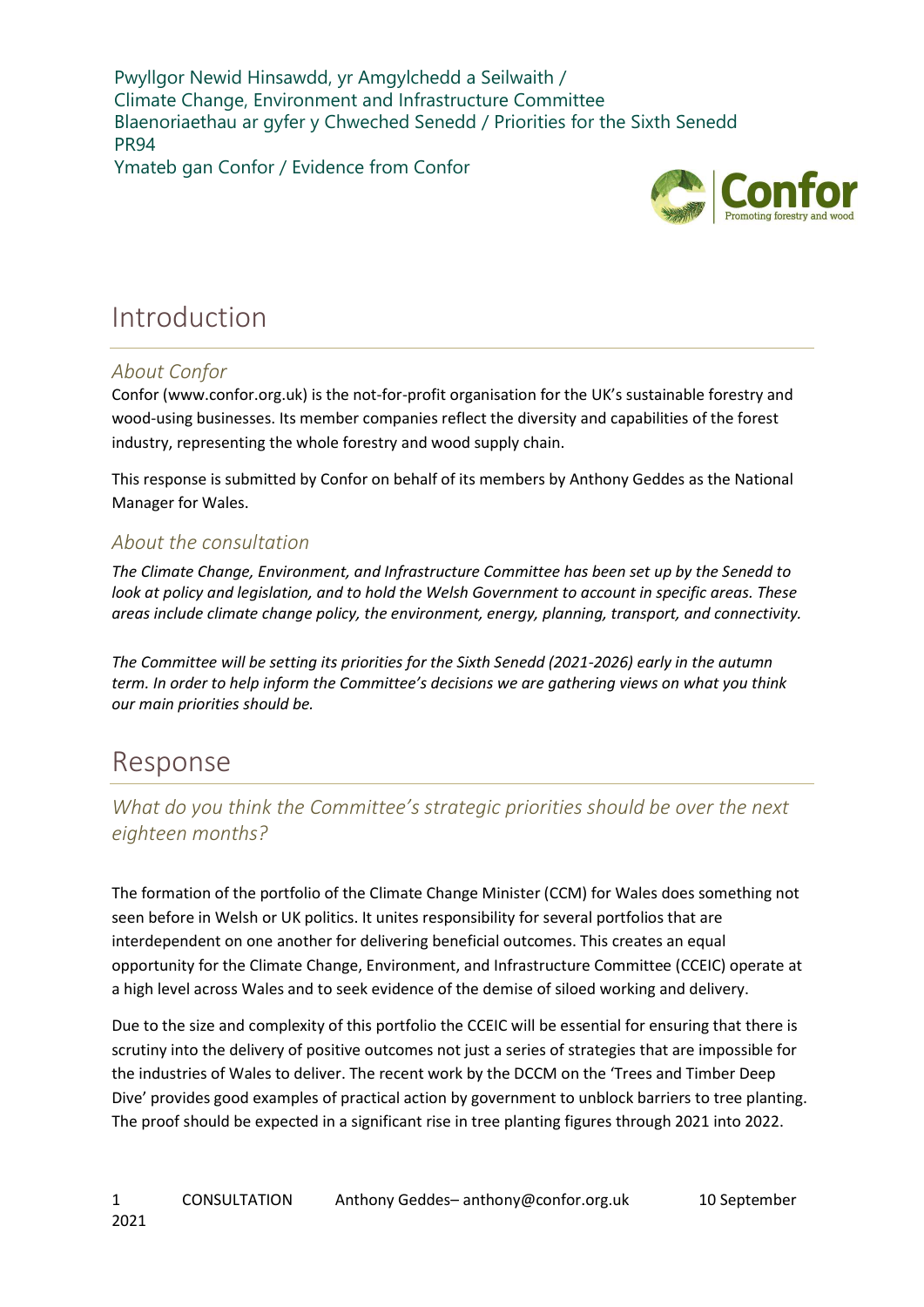

### CLIMATE CHANGE

Achieving Wales's climate change targets is not just about government legislation. It will require the people of Wales to change the way they live, work, and relax. It is critical that the government helps people to understand those changes and communicate the steps that we will all need to take to halt climate change.

As an external committee the CCEIC will play an important role in assessing the quality and nature of the support and communications the CCM & DCMM develop to aid these changes both through the public and private sector.

Living with the outcomes of climate change such as more frequent flooding and heavy rainfall events will be challenging for communities in Wales. Our natural environment and resources can be used to mitigate or reduce the impact of climate change. Green infrastructure must be considered as part of any infrastructure or mitigation programs developed to support communities in Wales.

#### ENERGY

The simple facts are that as a nation we need to reduce our energy consumption whilst building resilience into our energy grids and infrastructure. The performance of our homes and buildings especially in rural communities has significant impact on energy consumption but also fuel poverty. There are questions over the long-term benefits of using wood fuel, biomass, and woody fibre for energy generation especially when viewed from a carbon hierarchy and circular economy perspective.

The CCEIC must ensure that the steps taken by the Welsh Government to develop a green grid does not devalue the use of timber and virgin fibre in other higher benefit outcomes and more significantly does not push those close to or in fuel poverty into over the edge.

#### NET ZERO

Some segments of Welsh industry are naturally carbon neutral or even carbon positive. Forestry and the timber industry are one of these but there are further ways to deliver emissions savings or reduction.

The support for further investment into cleaner more modern equipment but also innovation funding to deliver new equipment and technology will be a key part of this. Faster more efficient ways of planting trees will help us achieve our net zero goals sooner.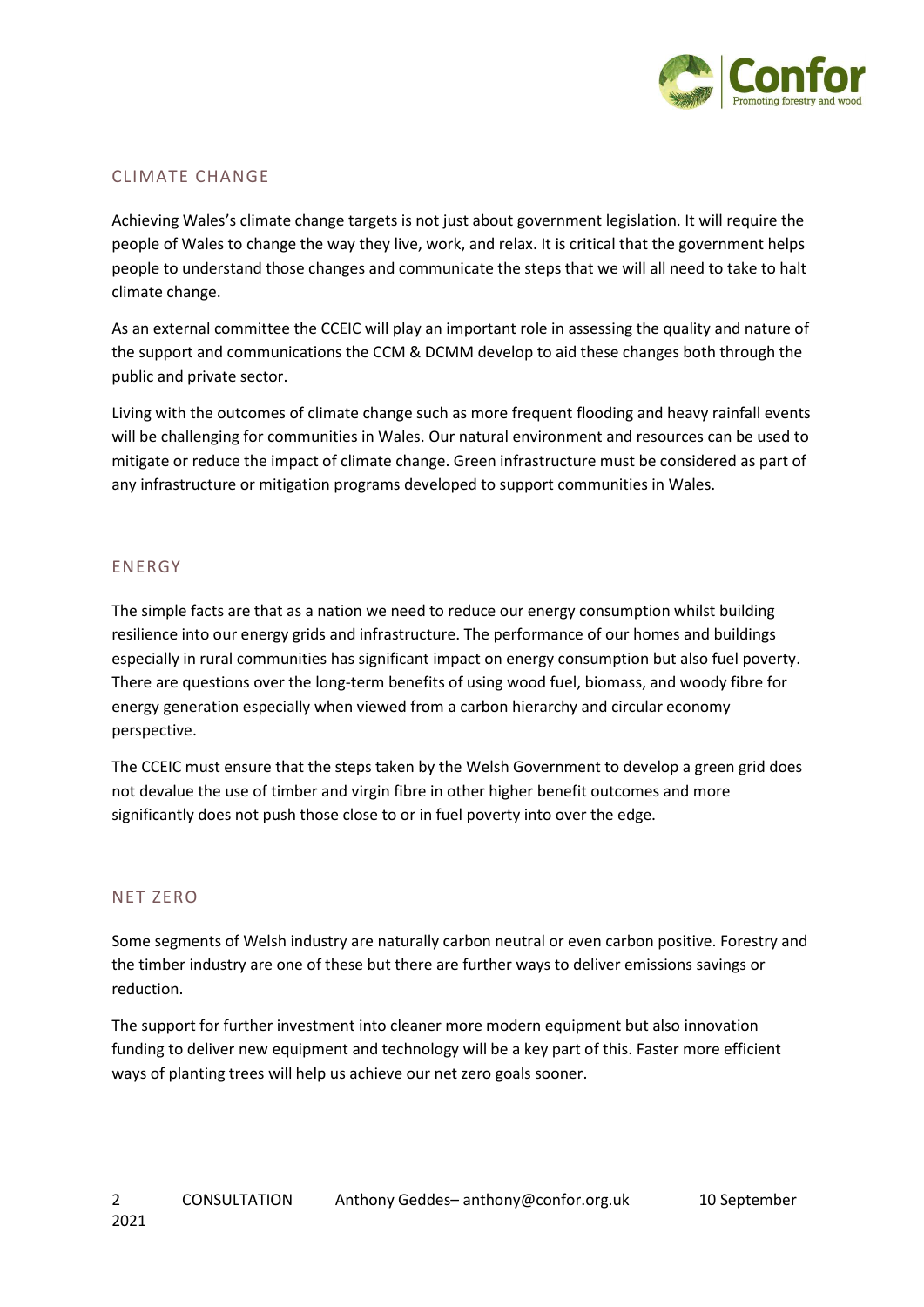

There are also opportunities to identify or push other sectors to improve their performance. New build housing and retrofit are prime examples of this where the use of more timber and developing new products like wood fibre insulation will pay significant dividends.

There is also the question whether we can exceed our targets on net zero and decarbonisation. A recent paper in Nature highlighted that newly planted commercial forest could achieve cumulative GHG mitigation of up 269% more mitigation than delivered by newly planted conservation forests.

The benefit of tree planting is that we can blend species to deliver multiple outcomes. Scrutiny must be given to grant funded tree planting to ensure that it delivers the outcomes intended and offers value for money against those desired outcomes.

## TREE PLANTING

Tree planting must be a major focus area for the CCIEC. Historic low planting figures set against a target of 2,000 h.a per annum are unfortunately no measure of success. The recent recognition of this by the CCM & DCCM is a very welcome step. Actions have been identified to change this including, clear direction to the regulator (NRW), secured long term support and seeking to secure routes for responsible future investment by people and businesses in Wales.

In addition to this, the need to simplify an overly complex regulatory system remains a more significant hurdle to overcome. We must not seek to put nature at risk but the assessment process must add value and acknowledge that there are good reasons to delivery afforestation.

We need the CCEIC to support a step change in thinking, by holding the regulatory and funding arms of Welsh Government to account. It is essential to foster an attitude or outlook that says 'how can we achieve our aim' not 'what are the reasons not to deliver on this'.

### NATURE & BIODIVERSITY

The Climate Change Emergency is equalled only by the seriousness of nature and biodiversity emergency. The crossover between the future Sustainable Farming Scheme and new policy development required to support and encourage all people in Wales, either privately or through their businesses, to support nature & Biodiversity will be a genuine test for the spirit of collaborative working within Welsh Government. The performance of the National Forest project in delivering the public benefits/outcomes and communicating and encouraging public interaction will be critical.

Additional woodland and hedge creation on farms is a great example of this bolstering connectivity and habitat for many of our less common and endangered species. We have a major underappreciated resource as identified in the recent SoNaR report. The assessment of managed woodland highlighted that this was the only subject area where habitat was either not significantly declining or was improving. Woodland created and managed for productive timber also benefits nature & Biodiversity but is undervalued from a policy and legislative perspective